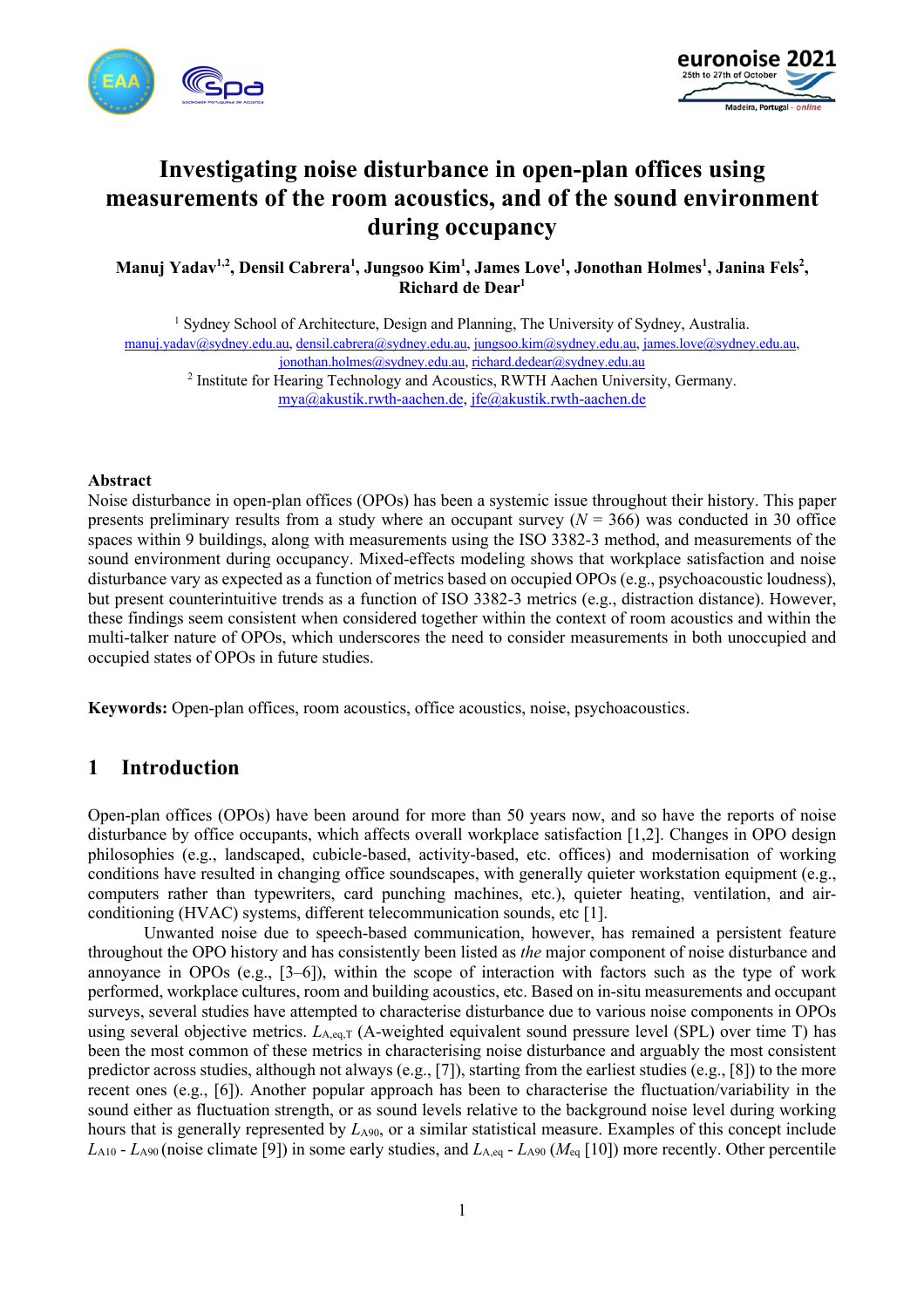

levels (*L*A5, *L*A10, *L*A50, *L*A90, etc.) have also been considered with varying degree of success in characterising noise disturbance (cf. [11] and [7]). Some studies have explored variation in psychoacoustic parameters such as loudness as a function of the noisiness in offices (e.g., [11]). More simply, the effect of noise spectrum has also been investigated in the form of level of middle frequencies [11], balance between levels of lower and higher frequencies ([12]; a laboratory study), etc.

Besides the above parameters that focus on more global or room averaged sound metrics during occupied hours, more recent studies have focussed on the decay of sound level and speech intelligibility along workstations in unoccupied OPOs, as described in ISO 3382-3 [13]. These include objective metrics (called single number quantities in ISO 3382-3) based on spatial decay of speech SPL in unoccupied offices: the spatial decay rate of speech  $(D_{2,S})$  and A-weighted SPL of speech at 4 m  $(L_{p,A,S,4m})$ , along with the background noise due to HVAC and machinery sounds  $(L_{p,A,B})$ . Spatial decay of speech transmission index (STI) in unoccupied offices is primarily addressed using the parameter distraction distance,  $r_D$  (in m). For a wide range of room acoustic conditions across 21 offices that were measured within several studies, Haapakangas et al. [14] reported  $r<sub>D</sub>$  to be the most consistent predictor of noise-and speech-based disturbance out of the ISO 3382-3 metrics. The authors, however, commented on inconsistencies, and some sources of uncertainty, in measurements across the various constituent studies [14]. This was further highlighted in Cabrera et al. where it was shown that the  $r<sub>D</sub>$  values [15] can vary by 2.3 m or more due to the different STI measurement methods used across the studies comprising the data in Haapakangas et al.[14]. Park et al. [6] reported a linear relationship between *L*A,eq,8h and noise disturbance, which is consistent with several previous studies including some of the earliest studies about noise in offices (e.g., [8]), but no relationship with  $r<sub>D</sub>$ . The latter finding is inconsistent with Haapakangas et al. [14], presumably since the room acoustic sample in Park et al. was smaller (7 OPOs; 12 in total but 6 OPO with the same room acoustics), although other workplace factors cannot be ruled out. This finding is relevant for ISO 22955 [16], which is a more recent standard, has a broader scope than ISO 3382-3 while using a subset of its metrics  $(D_{2,s}$  and  $L_{p,A,s,4m}$ ), and additionally considers workstation noise level during occupation characterised as *L*A,eq,T, room reverberation time (*T* in s), and some other level and sound insulation metrics.

Overall, studies of noise disturbance in OPOs are characterised by variability in the methods and results across previous studies, small sample sizes, diversity in workplace factors, etc. While a case can be made for *L*A,eq,T , *r*D, etc. based on individual studies and standards, more work is needed to establish robust level-based or psychoacoustic parameter(s) to characterise noise disturbance in occupied OPOs that are consistent across studies, countries, and workplace parameters. This undoubtedly represents a mammoth and potentially longterm undertaking. This paper is an attempt towards such an investigation, wherein a relatively large sample of OPOs representing a wide range of room acoustic conditions (larger than [6] and similar to [14]) was measured using the ISO 3382-3 method [15,17], along with extensive in-situ measurements [1] that meets most of the ISO 22955 [16] criteria, and an occupant survey. The occupant survey, adapted from the one described in [5] and which was subsequently integrated within ISO 22955 [16], has questions relating to various indoor environmental quality (IEQ) aspects and job satisfaction, along with a range of questions dealing specifically with assessment of the noise environment, occupants' sensitivity to noise, and their general health. In this paper, the aim is primarily to investigate the relationship of certain survey items about noise disturbance and workplace satisfaction with various acoustic and psychoacoustic parameters.

### **2 Methods**

#### **2.1 General information about the OPOs**

The OPOs sampled in this study were located within 9 buildings in metropolitan areas of Australia, and all the measurements were conducted within a two-year period (2017-2018). All the measurements, survey and communication with building managers were approved by The University of Sydney Human Research Ethics Committee (Project: 2017/285). The number of offices where the measurements took place, and the rest of the details are presented in sections 2.2 – 2.4.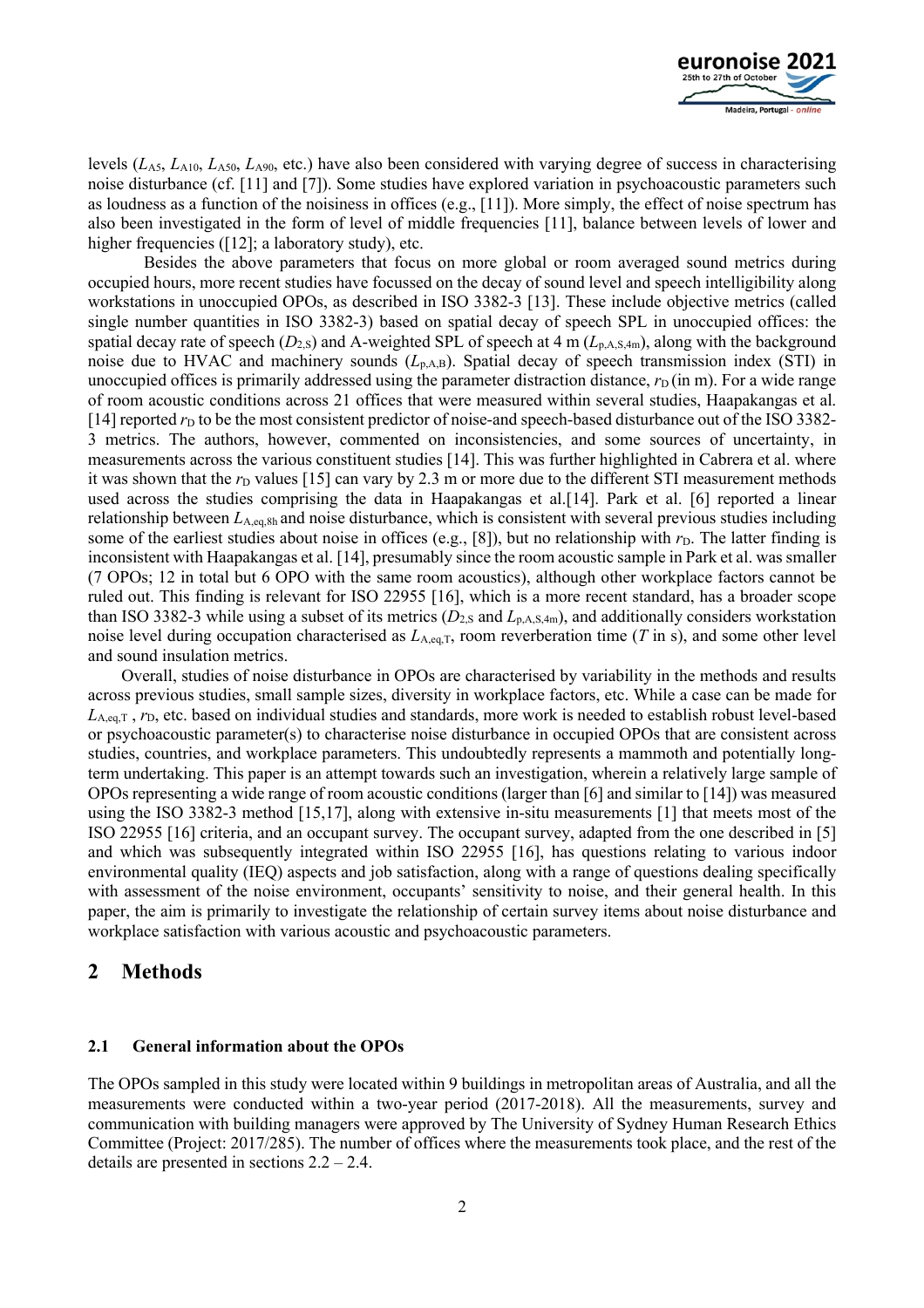

Two out of the nine buildings had non-academic university offices, while the rest were commercial offices. Key workplace factors in these offices are summarised in Table 1. These offices were broadly divided into five categories based on the primary work activities (Table 1). However, all the offices were mixed function to an extent, e.g., engineering offices had some management staff, and vice-versa. It was not possible to determine the exact roles per staff member to ensure anonymity (see section 2.3). Several offices were measured per building, which are either separate units over different floors or non-contiguous units on the same floor but with sufficiently different workplace and/or room acoustic environments. All offices had centralised HVAC systems, and none had sound masking systems. The surface area in Table 1 represents the portion of the entire floor plate consisting of OPOs only and not the areas for building services (elevator lobbies, plant rooms), kitchens, enclosed rooms for meetings, personnel, etc., which may partly account for smaller office areas in Table 1 compared to some previous studies, e.g., [3,6]. Most offices had flat ceilings with some sound absorption treatment, although some offices had complicated ceiling designs. Most office were carpeted with carpet tiles, and most office did not have any partition between workstations other than a computer screen in most cases. The offices with partitions included 1, 2, or 3-sided (i.e., cubicle) partitions that ranged in height from  $1.1 - 1.6$  m. Two buildings include offices with no pre-allocated seating, although certain teams usually occupied a certain portion of the offices. Such offices are labelled activity-based workplaces (ABW) or related terms, where employees can choose a workspace to suit their activity. Both the ABW buildings had several areas that allowed working away from workstations (e.g., meeting rooms, collaboration areas), although holding conversations at and between workstations within the open-plan areas was still quite common.

| Parameter                                    | <b>Summary</b>                                                                                                                                      |
|----------------------------------------------|-----------------------------------------------------------------------------------------------------------------------------------------------------|
| Number of workstations                       | Mean (Standard deviation (SD)), Range: $43$ (19), $16 - 78$                                                                                         |
| Workstation Density (per $100 \text{ m}^2$ ) | Mean (SD) Range: $12.1$ (5.6), $4 - 24$                                                                                                             |
| Ceiling height (m)                           | Mean (SD) Range: $3.1$ (0.9), $2.7 - 7.6$                                                                                                           |
| Surface area $(m^2)$                         | Mean (SD) Range: 249 (192), $69 - 719$                                                                                                              |
| Ceiling type                                 | Absorptive = 22 (73.3%), Hard = $8(26.7\%)$                                                                                                         |
| Carpet                                       | Yes = 23 (76.7%), No = 7 (23.3%)                                                                                                                    |
| Activity-based workplace                     | Yes = 14 (53.3%), No = 16 (46.7%)                                                                                                                   |
| Partition                                    | $Yes = 10 (33.3\%)$ , $No = 20 (66.7\%)$                                                                                                            |
| Work activities                              | Architecture, Design = $4(13.3\%)$ , Policy = $7(23.3\%)$ , Engineering = $4(13.3\%)$ ,<br>Management = $14 (46.7\%)$ , Customer Service = 1 (3.3%) |

Table 1: Summary statistics of 30 offices in 9 buildings where both in-situ and ISO 3382-3 measurements were conducted

#### **2.2 Sound measurements during occupied hours**

In-situ measurements of the sound environment during occupied hours were conducted in 43 OPOs (more details in [1]), out of which 30 were selected in the current study (Table 1). The measurements included omnidirectional and binaural transducers placed at a seated listener's height of 1.2 m at several workstations per office for at least 4 hours (some offices were measured for up to a week), to approximate the representative listening conditions for the occupants.

#### **2.3 Room acoustic measurements**

Room acoustic measurements in unoccupied offices with normal HVAC operation were conducted in 36 offices according to the ISO 3382-3 method [13], out of which 30 offices were included in the current study, in which the in-situ measurements were also conducted. More detailed description of the 36 offices with room acoustic measurements is provided in [17], and the description of all 43 offices is provided in [1].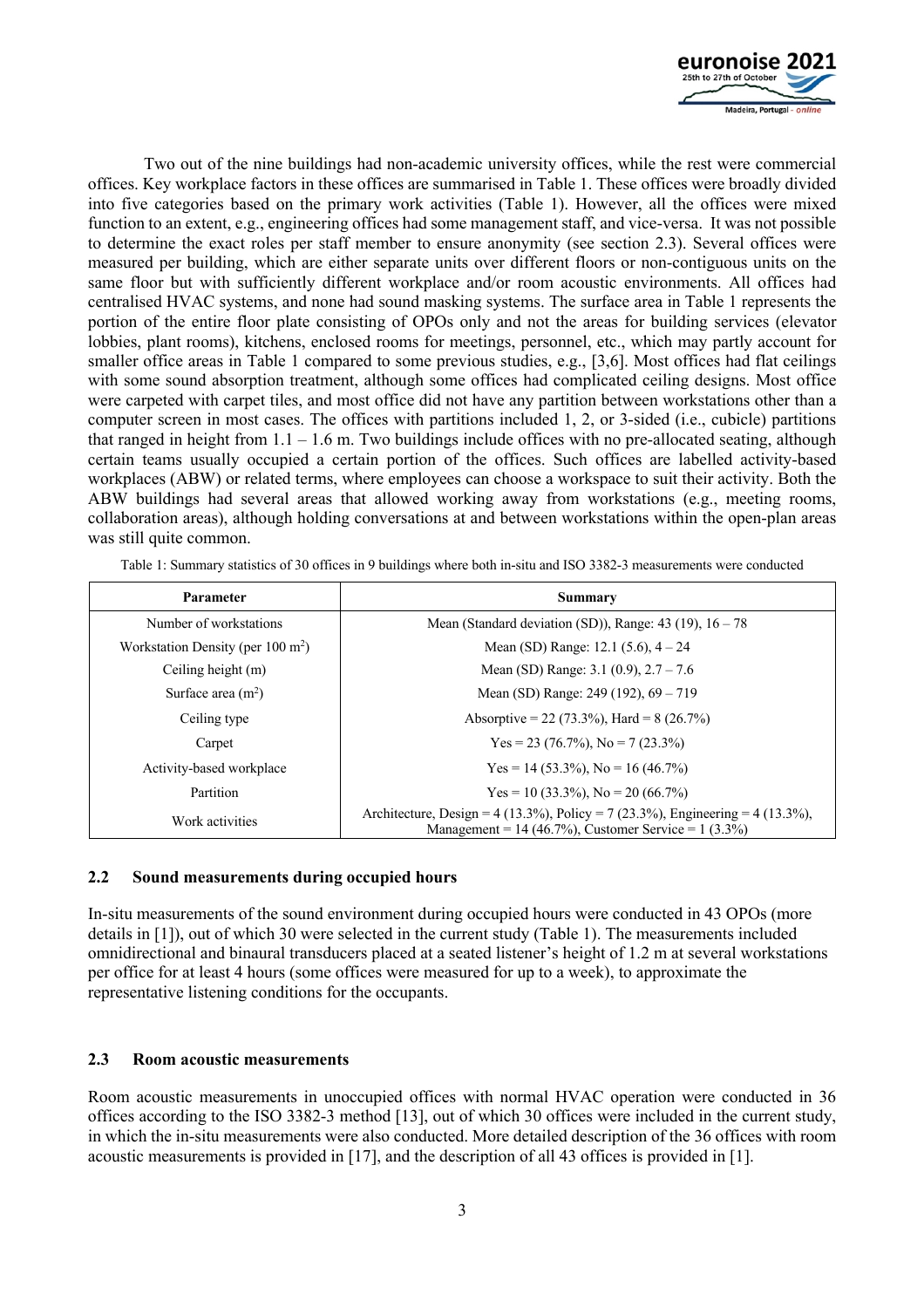

#### **2.4 Occupant survey and participants**

An online survey, which was hosted on a secure server by the University of Sydney, was conducted in 43 offices, out of which responses from 30 offices were selected (see sections  $2.2 - 2.3$ ). The participants were asked to base their responses on long-term opinions about the workplace, and for participants in activity-based workplaces (ABW) to base their responses about the open-plan areas only that they most frequented. The latter was considered reasonable in the two ABW in the sample, after discussions with the building managers and by the researchers experience during site visits. The survey was divided into five main sections:

- (1) General information about the participant (e.g., age, gender, roles, etc.) and their workstation (e.g., whether fixed desk or not, etc.).
- (2) Questions on the level of agreement about satisfaction with various indoor environmental quality factors (IEQ) and overall job satisfaction, which were answered on a continuous semantic differential scale (SDS) each with "Not at all" and "Totally" at the extremes of the scale.
- (3) Questions about various aspects of the noise at the workstation. There were three types of questions: level of agreement with disturbance due to various noise components (e.g., overall, speech, machinery, etc.) that were answered on an SDS each with "Not at all" and "Totally" at the scale extremes; selecting one or more options to answer a question (e.g., approaches to concentrate when bothered by noise); and open-ended answers to questions (e.g., effect of a certain type of noise).
- (4) Statements about the relationship of the participant with noise in general at home, at night, and at work. The participant indicated the level of agreement with each statement on an SDS with "Completely disagree" and "Completely agree" at the extremes of the scale.
- (5) Statements about general health, where the participant answered on an SDS with either "Very poor" and "Very good" (e.g., Overall, my health is …), or "Never" and "Constantly" (e.g., I have back or neck pains) at the extremes of the scale.

Each questionnaire item based on the SDS had an underlying continuous scale of 0-100, which was not visible to the participant; response was made by moving a horizontal slider to the desired location between the extremes. The survey was adapted from the one presented in [5] and [16].

The researchers did not have any direct contact with the occupants. Instead, they liaised with the respective office managers, who then distributed the survey link and handled further communication with the office occupants. Participation was voluntary and personal information was anonymised from the researchers and the managers. Participants were allowed to access the survey and change their responses for approximately two weeks.

425 participants completed the survey; however, a reduced data set from **366** participants (*Age*: Mean (SD)  $= 38.4$  (10.5), Range  $= 21 - 80$ ; *Females*  $= 55.6\%$ ; *Fixed desk*  $= 53.8\%$ ) was used for further analyses. This data set included offices where both in-situ and room acoustic measurements were conducted.

#### **2.5 Data processing and analysis**

#### **2.5.1 Objective metrics**

Block *A* in Table 2 presents key metrics derived from in-situ measurements (section 2.2; details in [1]) and Block *B* presents room acoustics metrics derived from measurements in unoccupied rooms (section 2.3; details in [17]). Briefly, *L* refers to various types of statistical SPL parameters that were calculated using 4 hour recordings;  $NCl = L_{A10} - L_{A90}$ ;  $M_{A,eq} = L_{A,eq} - L_{A90}$ ; *ONI* is defined in [3];  $Lo - Hi$  is the difference between Aweighted averages of *Lo*w (16-63 Hz) and *Hi*gh (1000-4000 Hz) one-third octave bands levels[12]; *N* refers to short-term psychoacoustic loudness; *S* refers to psychoacoustic sharpness; *R* refers to psychoacoustic roughness;  $T_{30}$  refers to reverberation time;  $r_D$  to  $L_{p,A,B}$  are the ISO 3382-3 [13] metrics that were introduced in section 1; and *r*<sub>C</sub> refers to comfort distance, which combines  $L_{p,A,S,4 \text{ m}}$  and  $D_{2,s}$ , and refers to the distance from an omnidirectional loudspeaker where the A-weighted SPL of speech falls under 45 dB [18]. *rc* is likely to be included in the revised version of ISO 3382-3:2012 [18].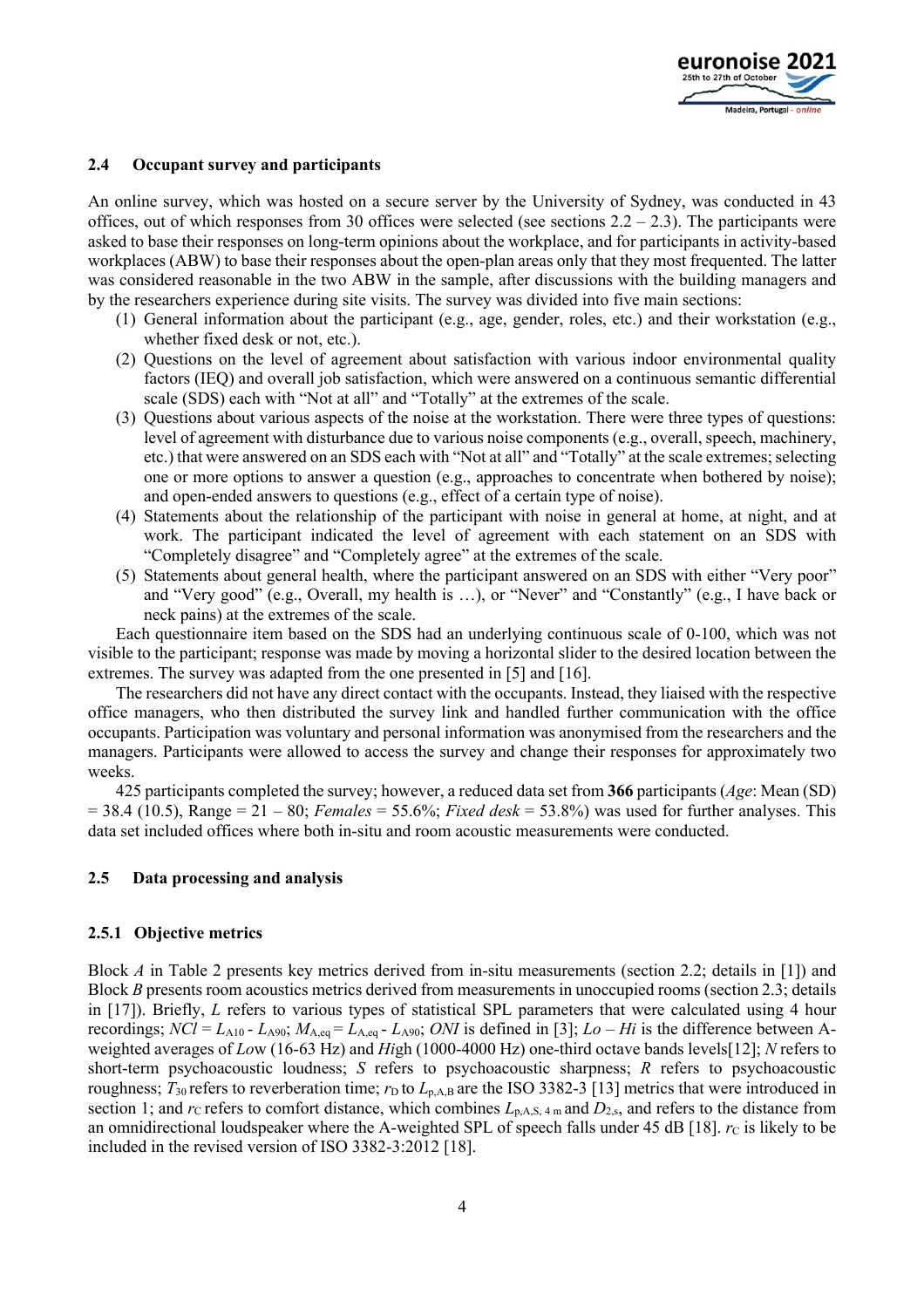

| Metric $(A)$       | Unit               | Mean, SD, Range                | Metric $(B)$          | Unit           | Mean, SD, Range                 |
|--------------------|--------------------|--------------------------------|-----------------------|----------------|---------------------------------|
| $L_{\rm A,eq, 4h}$ | decibel (dB)       | $53.88(2.86), 48.28 - 58.48$   | $T_{30}$              | seconds        | $0.57(0.25), 0.30-1.20$         |
| $L_{A10, 4h}$      | $decibel$ ( $dB$ ) | $57.39(3.07), 51.58 - 62.46$   | $r_D$                 | meter          | $10.43$ (2.542), $4.43 - 17.00$ |
| $L_{A50, 4h}$      | $decibel$ ( $dB$ ) | $47.51(3.39), 42.38 - 53.29$   | $D_{2,s}$             | $decibel$ (dB) | $5.09(1.03), 2.68 - 7.40$       |
| $L_{A90, 4h}$      | $decibel$ ( $dB$ ) | $32.58(3.45), 27.62-38.67$     | $L_{\rm p,A,S, 4\,m}$ | $decibel$ (dB) | $52.05(2.34), 46.10 - 54.90$    |
| NCl                | $decibel$ ( $dB$ ) | $24.80(1.52), 22.61-30.20$     | $L_{\rm p,A,B}$       | $decibel$ (dB) | $42.49(4.17), 35.56 - 51.00$    |
| $M_{A,eq}$         | $decibel$ ( $dB$ ) | $21.29(1.84), 18.38 - 27.61$   | $r_{\rm C}$           | meter          | $12.13(5.05), 4.62-30.15$       |
| ONI                | $decibel$ ( $dB$ ) | $92.12(3.72), 85.14 - 101.97$  |                       |                |                                 |
| $Lo$ - $Hi$        | $decibel$ ( $dB$ ) | $-18.95(3.75), -26.10, -11.17$ |                       |                |                                 |
| $N_{\text{mean}}$  | sone               | $6.22(1.15), 4.59-8.80$        |                       |                |                                 |
| $N_5$              | sone               | $9.48(1.83), 6.44-14.63$       |                       |                |                                 |
| $N_{90}$           | sone               | $4.59(0.90), 3.17-6.27$        |                       |                |                                 |
| $S_{\text{mean}}$  | acum               | $1.17(0.10), 1.03 - 1.36$      |                       |                |                                 |
| FS                 | vacil              | $0.34(0.12), 0.07-0.57$        |                       |                |                                 |
| $R_{\text{mean}}$  | asper              | $0.08(0.03), 0.05-0.16$        |                       |                |                                 |
| $R_{\rm max}$      | asper              | $0.02(0.00), 0.01-0.02$        |                       |                |                                 |
| $R_{90}$           | asper              | $4.08(1.60), 1.24-7.13$        |                       |                |                                 |

Table 2: Summary statistics of some metrics from measurements in (*A*) occupied and (*B*) unoccupied OPOs.

#### **2.5.2 Survey responses for noise disturbance**

This paper considers a subset of survey responses that were rated on an underlying scale of 0-100 (section 2.4). However, each item was recoded based on a median split, with responses  $> 50$  coded as 1 and  $\leq 50$  as 0 and using these binary scales as the response variables. This method is based on Haapakangas et al., who used median splitting to recode their 5-point scale (valued  $1 - 5$ ), with response  $\leq 3$  as 0 and responses  $> 3$  coded as 1 [14]. The latter group was labelled as 'highly disturbed' or HD, and %HD per office due to total noise or speech was used for reporting some results in [14]. The HD label is adopted here just for convenience; the use of other labels/adjectives such as 'disturbed', 'bothered' or 'annoyed' is possible too. Park et al. [6] also recoded their 7-point scale following [14], but chose a 75% cut-off point of 5, i.e., recoding 6 and 7 responses as 1 (i.e., HD), instead. This study focuses on the following survey responses:

- (i) Satisfaction with the *overall noise environment* (Sat<sub>ne</sub>), the *possibility to concentrate* (Sat<sub>conc</sub>), *speech privacy* (Sat<sub>priv</sub>), and *overall comfort* (Sat<sub>comf</sub>) in the workplace. After recoding, 0 represents dissatisfied and 1 represents satisfied occupants. Sat<sub>priv</sub> was split based on its own median value, i.e., 29, since it was considerably lower than 50.
- (ii) Noise disturbance due to *overall noise environment* (HDnoise) and *intelligible speech* (HDspeech). After the recoding, 0 represents undisturbed and 1 represents disturbed occupants (or highly disturbed as per [14]). The overall *noise level* (NL) at the workstation is also considered.

Median splitting is generally termed dichotomization of a scale. The methodological legitimacy of dichotomization has been hotly debated, with a long list of publications either supporting or deriding it (e.g., [19]). The latter group generally advocate using the underlying values of a continuous scale, like the one used in the current survey, as the dependent/response variable in statistical models, which arguably allows for a simpler interpretation of results without resorting to arbitrary splitting. The latter method was also used for the current data, just for comparisons with the median-split data and is not presented in detail.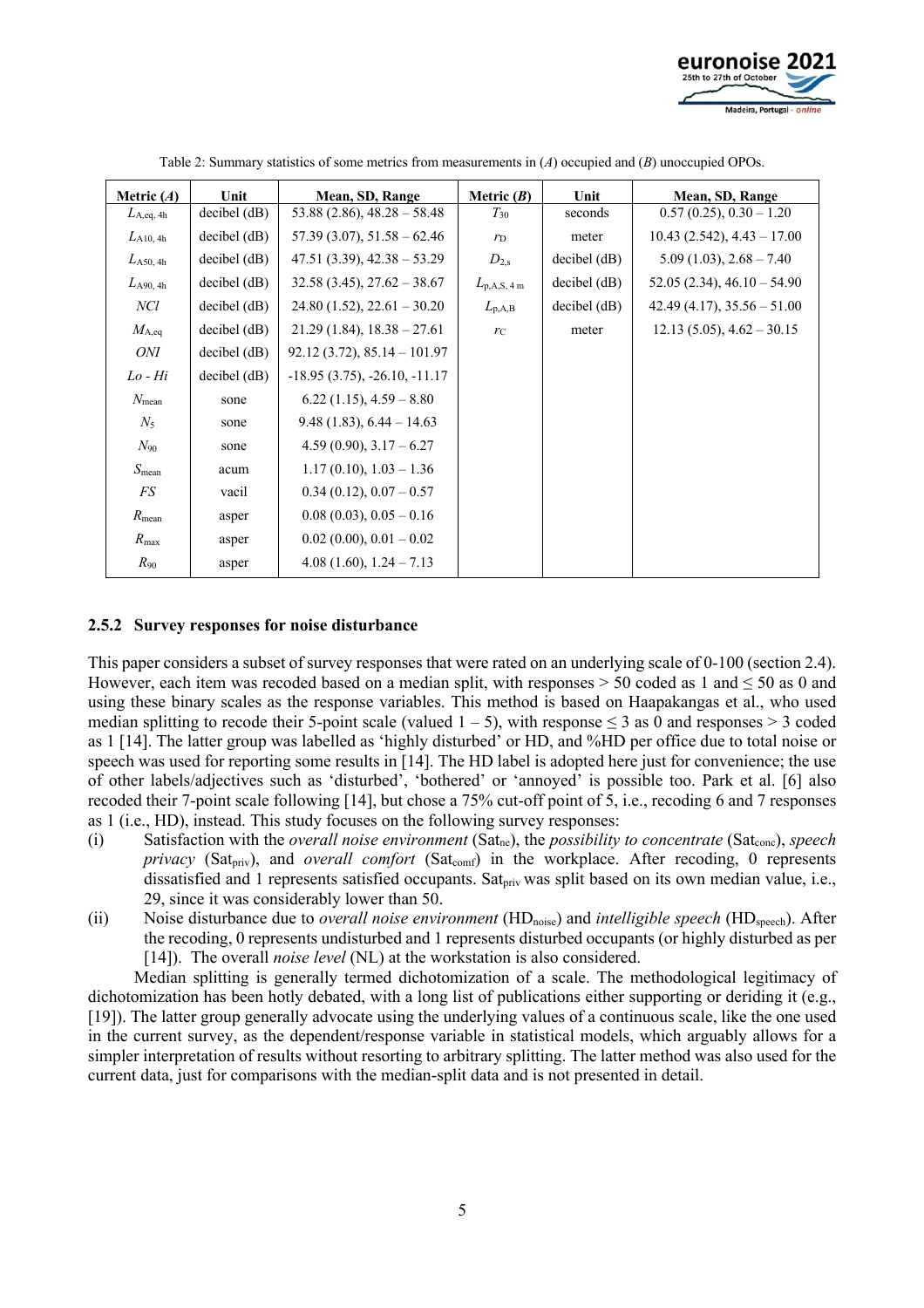

#### **2.5.3 Statistical modelling**

Logistic regression models were fitted with the recoded survey items as dependent variables, which are presented in section 2.5.2, in separate models. The independent variables in each model were the metrics presented in Table 2, with one metric per dependent variable and per model. Since there are interdependencies in the data due to the participants being clustered within offices and buildings, these random-effects were modelled by allowing independently varying intercepts in mixed-effects models where necessary, i.e., when the log-likelihood of models without (i.e., generalised linear models) and with the random effects (i.e., generalised linear mixed-effects models) was significant ( $p < .05$ ). To reduce the effect of outlying values, robust regression methods were used where necessary. The effects of gender and age were not significant across the models. The effect of other personal and workplace factors is planned for future studies. For brevity, detailed modelling steps are not presented, and only the significant models are described in the following. The analysis was performed within the software R using packages *tidyverse* [20], *robustbase* [21], and *lme4* [22].

# **3 Results**

#### **3.1 General findings**

Table 3: Pearson correlation coefficient (*r*) matrix of some IEQ and noise disturbance item responses (scaled 0 – 100; see section 2.4). Large effect sizes  $(r > 0.5)$  highlighted in bold.

|                                            | Conc.   | SP      | OC      | NL      | $ND_{total}$ | $ND_{\text{speech}}$ |
|--------------------------------------------|---------|---------|---------|---------|--------------|----------------------|
| Noise environment                          | 0.78    | 0.48    | 0.63    | $-0.62$ | $-0.74$      | $-0.57$              |
| Concentration (Conc.)                      |         | 0.48    | 0.64    | $-0.57$ | $-0.72$      | $-0.55$              |
| Speech privacy (SP)                        | 0.48    |         | 0.46    | $-0.43$ | $-0.42$      | $-0.47$              |
| Overall comfort (OC)                       | 0.64    | 0.46    |         | $-0.47$ | $-0.55$      | $-0.44$              |
| Level of noise (NL)                        | $-0.58$ | $-0.43$ | $-0.47$ |         | 0.73         | 0.51                 |
| Noise disturbance $(ND_{total})$           | $-0.68$ | $-0.42$ | $-0.54$ | 0.73    |              | 0.66                 |
| Speech disturbance (ND <sub>speech</sub> ) | $-0.54$ | $-0.47$ | $-0.44$ | 0.51    | 0.66         |                      |

Based on a median split, 71.8% of the participants reported the level of noise at their workstation as high, which is a higher proportion than that in a previous study (56% in [5]); 66.3% of the participants were sensitive to noise in general (average of noise sensitivity responses; section 2.4). While advanced analyses that consider intercorrelations between survey items will be presented in future publications, Table 3 allows a simple overview of the relationships between satisfaction with selected IEQ items and noise disturbance items. The IEQ items including satisfaction with the overall workplace comfort, overall noise environment, and possibility to concentrate are highly and positively correlated, and are negatively correlated with the overall noise disturbance (large effect size) and speech disturbance (medium effect size). The latter two are, as expected, also highly correlated, with a lower effect size than [14], where it was *r* = 0.77. Satisfaction with speech privacy showed medium sized effect sizes throughout.

When asked about their approach(es) to concentrate when bothered by workplace noise (multiple responses were allowed), 55.1% of the participants reported 'listening to music on headphones', 40.5% reported 'taking a break to refresh', 34.1% reported 'relocating somewhere else to work' (47% in ABW), 6.8% reported using other strategies such as 'working from home', 'attempt to ignore/block-out the noise', 'asking colleagues to stop talking', etc.

For speech distraction, 53.5% participants reported being distracted *more* by multi-talker speech, 28.2% by single-talker speech, and 18.3% by both single-and multi-talker speech equally. This is rather strong subjective evidence for the multi-talker nature of speech distraction, where undesired 'glimpsing' into intelligible, and perhaps irrelevant, content from more than one talker may lead to more distraction and concentration decline, than listening to a solitary talker (posited, e.g., in [23]). Further, this finding highlights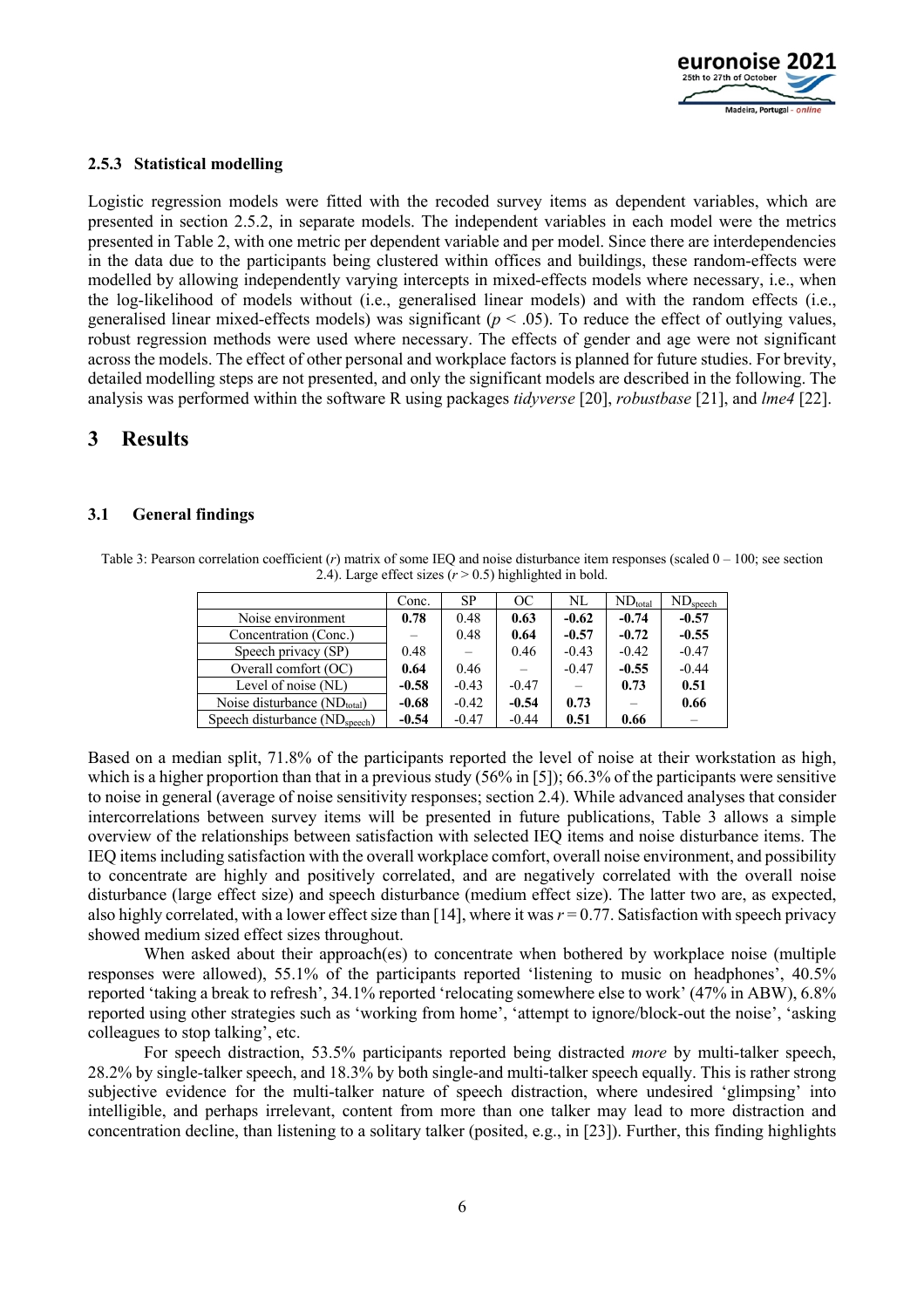

the limitations of traditional room acoustic treatment, which, even in exorbitant amounts, would be ineffective against speech from nearby workstations (also mentioned in [14]).

#### **3.2 Statistical models**

Table 4 presents the statistically significant models for selected survey items (section 2.5.2) as a function of objective acoustic and psychoacoustic metrics. Statistical significance is determined by the 95% confidence interval (CI) of the predictors' odds ratio (OR) not crossing 1. OR for all predictors can be interpreted based on 1 unit increment, except for  $S_{\text{mean}}$ , which is based on a 0.1 acum increment.

| Dependent variable                                          | <b>Predictor</b>                   | Odds ratio [95% CI] |
|-------------------------------------------------------------|------------------------------------|---------------------|
| Satisfaction with the                                       | $L_{\rm p,A,S, 4\,m}$              | $1.16$ [1.02,1.32]  |
| possibility to concentrate<br>$(Sat_{\rm conc})$            | $L_{A90, 4h}$                      | 0.92 [0.86,0.99]    |
| Satisfaction with speech                                    | $L_{\rm p,A,S, 4\,m}$              | 1.20 [1.05,1.37]    |
| privacy, (Sat <sub>priv</sub> )                             | $r_{\rm C}$                        | $1.09$ [1.03,1.15]  |
|                                                             | $R_{\text{max}}$                   | $0.84$ [0.72,0.98]  |
|                                                             | $N_{90}$                           | 1.37 [1.04,1.82]    |
| Satisfaction with the                                       | $L_{\rm p,A,S, 4\,m}$              | $1.19$ [1.06,1.35]  |
| overall comfort in the<br>workplace, (Sat <sub>comf</sub> ) | $L_{A,eq}$ , $L_{A10}$ , $L_{A90}$ | 0.90 [0.83,0.98]    |
|                                                             | $Lo$ - $Hi$                        | $1.11$ [1.04,1.2]   |
|                                                             | $N_{\text{mean}}$                  | $0.79$ [0.64,0.98]  |
|                                                             | $N_5$                              | $0.80$ [0.69,0.93]  |
|                                                             | ONI                                | 0.92 [0.86,0.99]    |
| Noise level at the                                          | $N_{\text{mean}}$                  | 1.30 [1.01,1.67]    |
| workstation, (NL)                                           | $N_5$                              | 1.22 [1.03,1.45]    |
| Noise disturbance,<br>$(\underline{HD}_{noise})$            | $R_{\text{max}}$                   | 1.22 [1.04,1.42]    |
| Speech disturbance,                                         | $L_{\rm p,A,B}$                    | 1.07 [1.01,1.14]    |
| (HD <sub>speech</sub> )                                     | $r_{\rm D}$                        | $0.87$ [0.77,0.99]  |
|                                                             | $S_{\text{mean}}$                  | $0.75$ [0.63,0.95]  |

Table 4: Relationship between key survey items and objective metrics.

#### **3.2.1 Models of workplace satisfaction**

In Table 4, for the first three dependent variables,  $OR > 1$  indicates increasing odds of satisfaction with an increase in the predictor's value, and OR < 0 indicates decreasing odds of satisfaction. Hence, the odds of satisfaction with the possibility to concentrate is predicted to increase by 16% with 1 dB increase in  $L_{p,A,S,4 \text{ m}}$ value and predicted to decrease by 8% with 1 dB increase in the occupied OPO background noise  $(L_{A90})$ . The odds of satisfaction with speech privacy and overall comfort in the workplace can be similarly interpreted. None of the predictors were statistically significant in predicting the satisfaction with the overall noise environment at the workplace, although it showed similar trends as the other satisfaction variables.

#### **3.2.2 Models of noise disturbance**

The odds of increasing noise level at the workstation being reported increased by 30% and 22% with 1 sone of increase in the mean psychoacoustic loudness ( $N_{\text{mean}}$ ) and the 5<sup>th</sup> percentile loudness ( $N_5$ ), respectively. The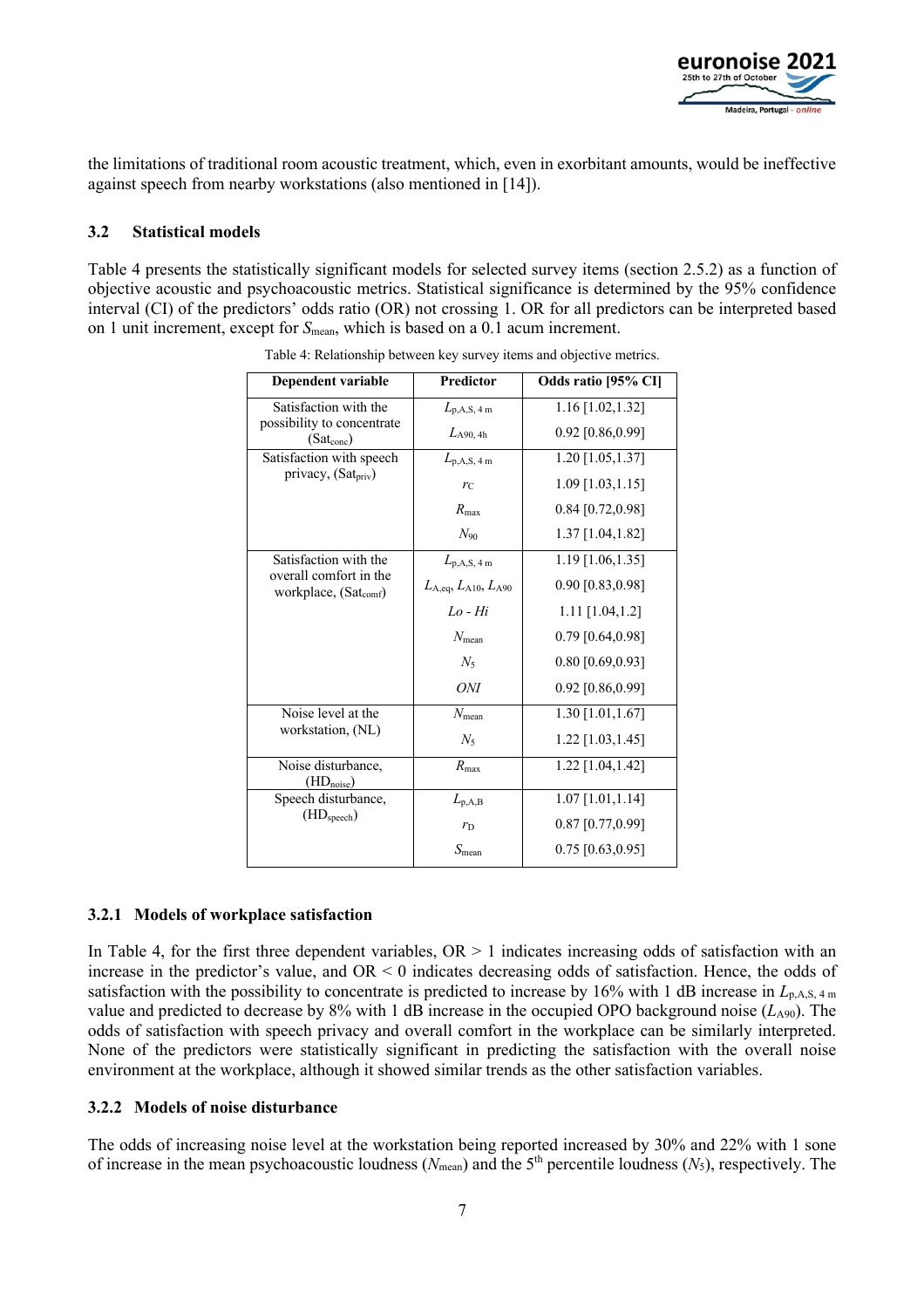

odds of increasing disturbance by speech noise is predicted to increase by 7% with 1 dB increase in the unoccupied OPO background noise (L<sub>p,A,B</sub>), predicted to decrease by 13% with 1 m increase in distraction distance values  $(r<sub>D</sub>)$ , and predicted to decrease by 15% with 0.1 acum decrease in the values of psychoacoustic sharpness. The odds of increasing disturbance by total noise is predicted to increase by 22% with 1 asper change in the maximum value of psychoacoustic roughness.

# **4 Discussion**

In explaining workplace satisfaction and noise disturbance ratings, the metrics based on measurements in unoccupied and occupied OPOs show consistent and opposite trends in the models presented in section 3.2. Improving room acoustic conditions over OPOs as quantified by ISO 3382-3 metrics is associated with decreasing satisfaction with the three IEQ performance parameters considered (possibility to concentrate, speech privacy and overall comfort within the workplace), and increasing dissatisfaction with the total noise and speech noise. These findings seem counterintuitive where better room acoustic conditions are being perceived as detrimental, and also go against the findings of Haapakangas et al. [14], where the reported odds ratios for the noise disturbance items had opposite signs to what is reported here. For instance, in their study, increasing  $r<sub>D</sub>$  values were associated with decreasing odds of noise and speech disturbance [14], while Park et al. reported no such relationship [6], albeit based on a much smaller range of room acoustics conditions than [14] and the current sample.

For the metrics based on measurements in occupied OPOs, however, the trends reported are more in line with expectations. Since the survey responses are based on perception of both room acoustics and the OPO sound environment, the latter needs to be considered in some detail to contextualise the trends with the room acoustics metrics. Increasing psychoacoustic loudness values, for instance, are associated with increasing noise level reported at workstations, and increasing maximum roughness (perception of amplitude modulations between 15 – 300 Hz), which may be referring to increasing sound fluctuations in the sound environment, is associated with increasing noise disturbance. Similarly, reducing SPLs and loudness values are associated with increasing satisfaction with the overall comfort, and the possibility to concentrate. For speech privacy, which refers here to the satisfaction with the possibility to have private conversations, the required conditions may be represented by higher level of ambient noise (up to a reasonable limit) that has lower fluctuation characteristics, to provide conditions with both adequate speech masking for one's own speech, and low distraction due to surrounding speech and other fluctuating sounds. This may partly explain the speech privacy responses, associated here with reducing roughness and increasing background loudness.

Roughness has previously been used in studies to predict annoyance due to HVAC, etc. sounds (e.g., [24]), but has not been directly used in the OPO context before. In general, however, amplitude modulations have been postulated to be useful in characterising noise disturbance, in the form of level-based metrics (summarised in [1]) in several studies and fluctuation strength (quantifying slower amplitude modulations up to 20 Hz) in laboratory studies [25]. Hence, the current findings further support the sound fluctuation-based investigations of the OPO noise environment. Sharpness has also been associated with sensory unpleasantness due to greater proportion of high-frequency energy in sounds. A decrease in sharpness in simple terms indicates decreasing high-frequency noise, which can be hypothesised as a likely decrease in frequencies that are important for speech intelligibility, especially around the 2 kHz octave band. Indeed, OPO sound environments have been shown to have higher proportion of high-frequency sounds, indicating the presence of speech among other sounds, with steeper one-third octave band slopes compared to typical HVAC noise alone (-4 dB/octave and -5 dB/octave slopes, respectively) [1]. Hence, speech masking effects are likely to increase and speech distraction likely to decrease with a decrease in frequencies important for speech intelligibility, quantified here as decreasing mean sharpness.

Improvements in the room acoustic conditions as quantified in ISO 3382-3 has been hypothesised (supported by findings in [14]) to improve subjective perceptions. The corresponding physical effect involves increased sound absorption, mainly for higher frequencies with the typical acoustic treatments used in OPOs, which cannot be very effective in reducing detrimental sound from nearby workstations. The current results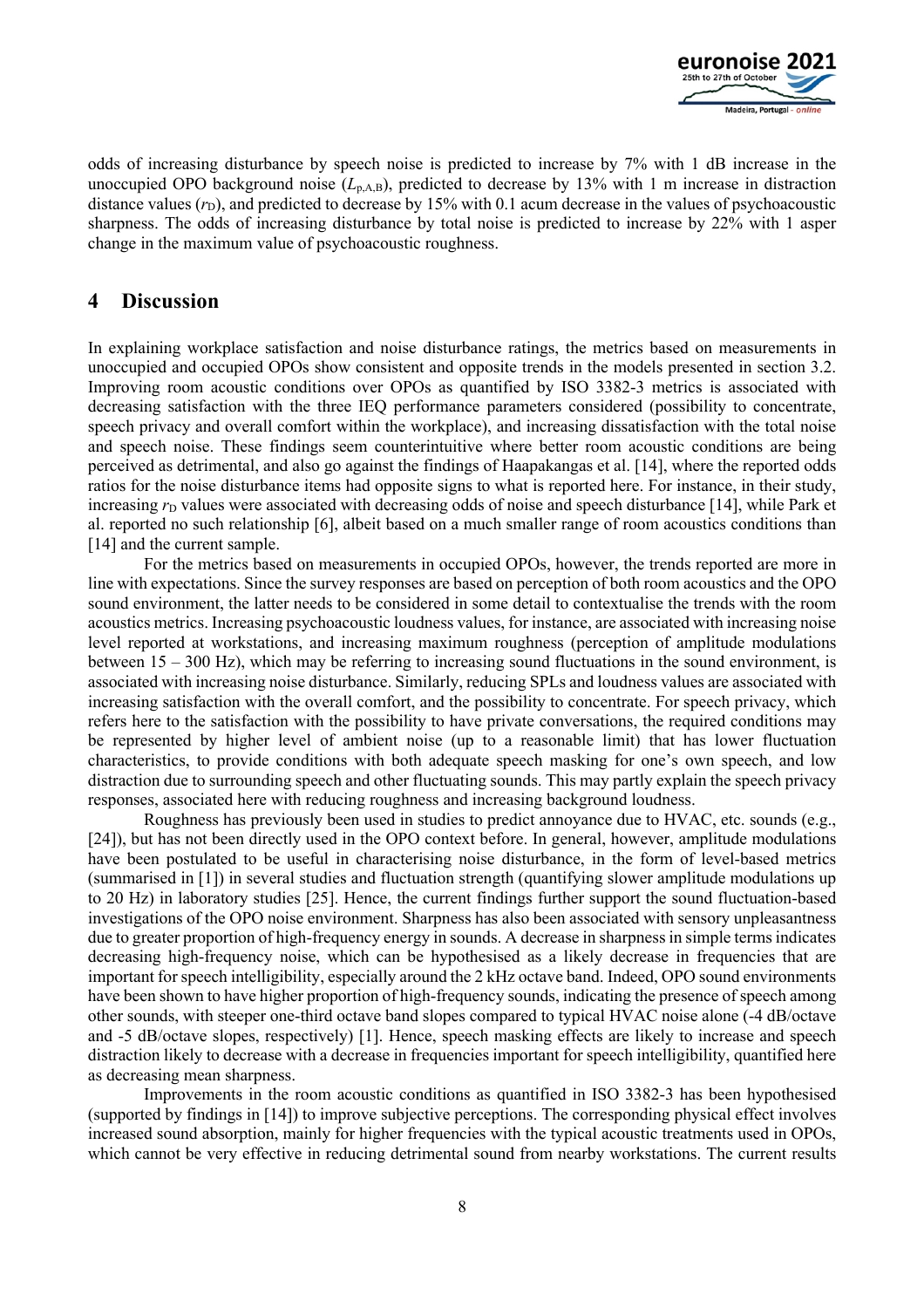

based on occupied measurements seem to indicate that there might be reduced sound/speech masking due to such global sound absorption, which may in fact increase noise and multi-talker speech distraction, especially due to nearby workstations. In other words, while noisy offices with limited sound absorption are problematic, they may be providing beneficial masking sound, which diminishes by increasing absorptive treatments, and leads to increasing workplace dissatisfaction and disturbance due to noise. This is suggested as a likely explanation of the current results. However, other psychophysical and multisensory effects are not ruled out, as several factors, including indoor environmental quality and personal factors, etc., are not considered here, and are proposed for future studies. Overall, the current results can be explained, and further point towards a more complex assessment, of the noise environment and satisfaction within OPOs.

# **5 Conclusions**

While room acoustic metrics such as distraction distance  $(r<sub>D</sub>)$  and the ones characterising SPL decay in unoccupied conditions present a practical approach in designing offices, the present results show that 'good' physical acoustics conditions based primarily on room acoustic criteria (as in ISO 3382-3, ISO 22955, etc.) may not necessarily lead to better experience for the occupants. Changes in loudness and fluctuations in the multi-source and multi-speech sound environment during occupancy allow a more intuitive characterisation of occupants' perception but are harder to control in the design process. The current findings show that occupants may prefer quieter offices overall while rating the performance of workplace satisfaction and noise disturbance criteria, but this may not be achieved through simply better room acoustic characterisation based on standards. Instead, the complexity of occupants' perception in OPOs may need a comprehensive assessment of both room acoustics and psychoacoustics metrics derived from in-situ measurements.

# **Acknowledgements**

This study was funded through the Australian Research Council's Discovery Projects scheme (Project: DP160103978) and the Deutsche Forschungsgemeinschaft (DFG, German Research Foundation) Research Grant scheme (Project number: 401278266). The authors thank Hugo Caldwell for assistance with the measurements, and the building managers and survey participants for their generous contributions.

# **References**

- [1] Yadav M, Cabrera D, Kim J, Fels J, de Dear R. Sound in occupied open-plan offices: Objective metrics with a review of historical perspectives. Applied Acoustics 2021;177:107943.
- [2] Kim J, de Dear R. Workspace satisfaction: The privacy-communication trade-off in open-plan offices. Journal of Environmental Psychology 2013;36:18–26.
- [3] Hay B, Kemp MF. Measurements of noise in air conditioned, landscaped offices. Journal of Sound and Vibration 1972;23:363–73.
- [4] Kaarlela-Tuomaala A, Helenius R, Keskinen E, Hongisto V. Effects of acoustic environment on work in private office rooms and open-plan offices - longitudinal study during relocation. Ergonomics 2009;52:1423–44.
- [5] Pierrette M, Parizet E, Chevret P, Chatillon J. Noise effect on comfort in open-space offices: development of an assessment questionnaire. Ergonomics 2015;58:96–106.
- [6] Park SH, Lee PJ, Lee BK, Roskams M, Haynes BP. Associations between job satisfaction, job characteristics, and acoustic environment in open-plan offices. Applied Acoustics 2020;168:107425.
- [7] Nemecek J, Grandjean E. Results of an Ergonomic Investigation of Large-Space Offices. Hum Factors 1973;15:111–24.
- [8] Keighley EC. Acceptability criteria for noise in large offices. Journal of Sound and Vibration 1970;11:83–93.
- [9] Kryter KD. The effects of noise on man. New York: Academic Press; 1970.